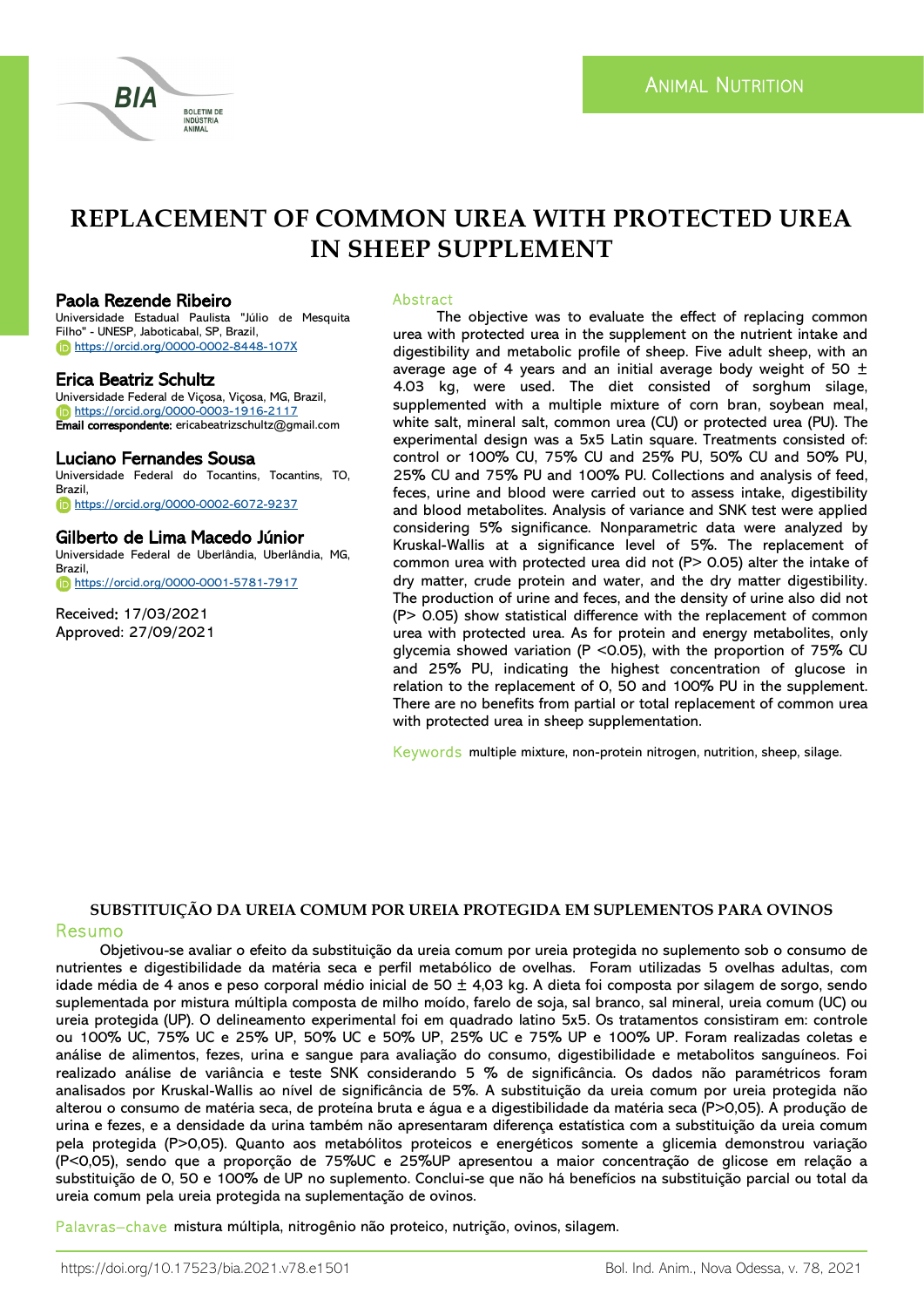### **INTRODUCTION**

The most expensive nutrient in ruminant diets, protein is important in maintaining the rumen environment, microbial protein production, influencing nutrient intake, digestibility and metabolism (SALAMI et al., 2020). To meet the nutritional requirements of protein, sources of true protein and non-protein nitrogen are used. The main source of low-cost non-protein nitrogen is urea, which can be used in properties with a low technological level, accessible on the market and which does not compete with human food.

The supply of urea for ruminants has been investigated for some decades. Recent studies, such as Gunun et al. (2016) using urea with sugarcane bagasse, or in concentrates and multiple mixtures as in Gabriel et al. (2019) and Waruiru et al. (2017), demonstrate advantages in the use of urea, for example, the increase in nutrient digestibility. Thus, it can be used with silages such as sorghum, which has good energy value and average protein content (SANTIN et al., 2020).

Although it has the benefits mentioned, urea has low palatability and risk of intoxication due to its rapid hydrolysis in the rumen (ABO-DONIA et al., 2021). As an alternative to mitigate the risks of poisoning due to gradual release in the rumen medium, it is possible to use protected urea in the diet. Protected urea has up to 1.2% dry matter of the sheep diet and does not change the intake and digestibility of nutrients (GERON et al., 2016). However, the combination and partial replacement of common urea with protected urea has been poorly explored. The combination of these can maximize the production of microbial protein due to the synergism of energy and protein, used as a substrate by ammonia-degrading amylolytic and cellulolytic bacteria (LI et al., 2021).

Therefore, our hypothesis is that the partial or total replacement of common urea with protected urea in the supplement causes no changes in nutrient intake and digestibility, and metabolites of sheep. Therefore, this study aimed to evaluate the effect of replacing common urea with protected urea on nutrient intake and digestibility, fecal and urinary parameters and metabolites of sheep.

# **MATERIAL AND METHODS**

The experiment was conducted in the Goats and Sheep Sector of the Capim Branco Experimental Farm, at the Federal University of Uberlândia, Minas Gerais State,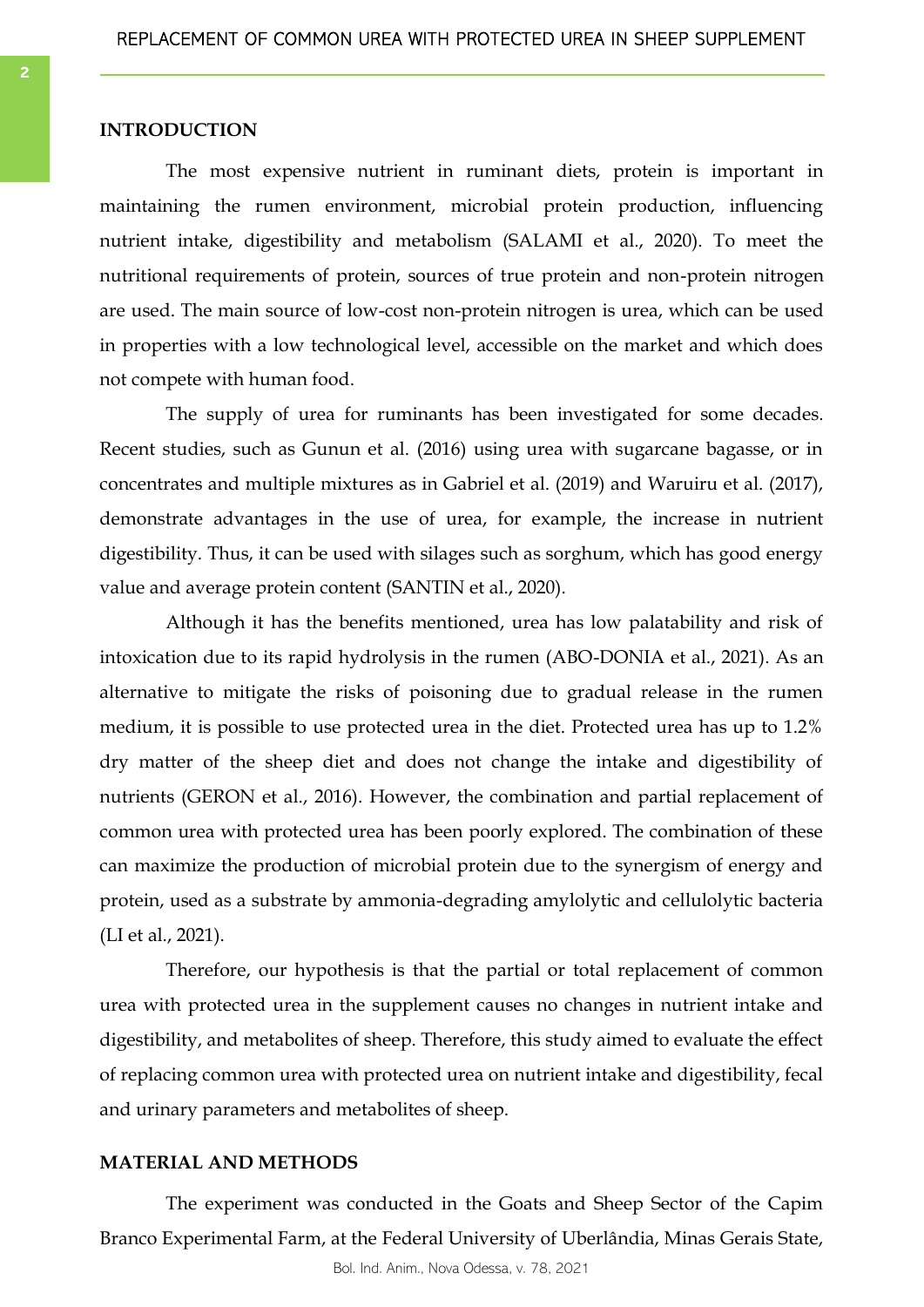<span id="page-2-0"></span>from January 6th to February 17th, 2016, and carried out with the approval of the Ethics and Animal Use Committee of the Federal University of Uberlândia, according to protocol number CEUA/UFU 017/16.

Five ewes, adult, non-pregnant and non-lactating, Dorper x Santa Inês, with an average age of four years and average weight of  $50 \pm 4.03$  kg, were distributed in a  $5 \times 5$ Latin square design. Animals were orally dewormed with 5mL ZOLVIX® and housed in individual metabolic cages of 2m2, provided with feeding and drinking troughs, following the recommendations of the National Institute of Science and Technology (INCT). The total experimental period was 45 days, divided into five phases, each consisting of four first days for adaptation and five days for collection.

The treatments consisted of replacing common urea (CU) with protected urea in the multiple mixture; the control with 100% CU, 75% CU and 25% PU, 50% CU and 50% PU, 25% CU and 75% PU and 100% PU.

All diets were based on sorghum silage forage. Supplementation was given *ad libitum* (400 g/day per ewe, total capacity of the salt lick) with a multiple mixture consisting of ground corn, soybean meal, white salt, mineral salt, common urea or protected urea. The percentage of each food in the multiple mixture as a function of the treatments and the chemical composition of the diet are listed in Table 1.

|                      | Treatments    |          |            |        |            |  |  |  |  |
|----------------------|---------------|----------|------------|--------|------------|--|--|--|--|
| Ingredients $(g/kg)$ | CU 100%       | CU 75%   | CU 50%     | CU 25% | PU 100%    |  |  |  |  |
|                      |               | PU 25%   | PU 50%     | PU 75% |            |  |  |  |  |
| Corn bran            | 150           | 150      | 150        | 150    | 150        |  |  |  |  |
| Soybean meal         | 150           | 150      | 150        | 150    | 150        |  |  |  |  |
| White salt           | 300           | 300      | 300        | 300    | 300        |  |  |  |  |
| Mineral salt         | 300           | 300      | 300        | 300    | 300        |  |  |  |  |
| Common urea          | 100           |          | 50         | 25     | NI         |  |  |  |  |
| Protected urea       | NI            | 25<br>50 |            | 75     | 100        |  |  |  |  |
|                      | Nutrients (%) |          |            |        |            |  |  |  |  |
| Feed                 | DM            | CP       | <b>NDF</b> | ADF    | <b>TDN</b> |  |  |  |  |
| Sorghum silage       | 31.25         | 5.99     | 50.18      | 31.39  | 63.89      |  |  |  |  |
|                      |               | CU 75%   | CU 50%     | CU 25% |            |  |  |  |  |
| Nutrients (%)        | CU 100%       | PU 25%   | PU 50%     | PU 75% | PU 100%    |  |  |  |  |
| Dry matter           | 89.36         | 89.47    | 89.2       | 88.95  | 90.02      |  |  |  |  |
| Crude protein        | 40.02         | 40.36    | 39.98      | 40.41  | 40.32      |  |  |  |  |

**Table 1:** Composition of multiple mixtures with different proportions of common and protected urea.

CU: common urea; PU: protected urea; NI: not included; DM: dry matter; CP: crude protein; NDF: neutral detergent fiber; ADF: acid detergent fiber; TDN: total digestible nutrients.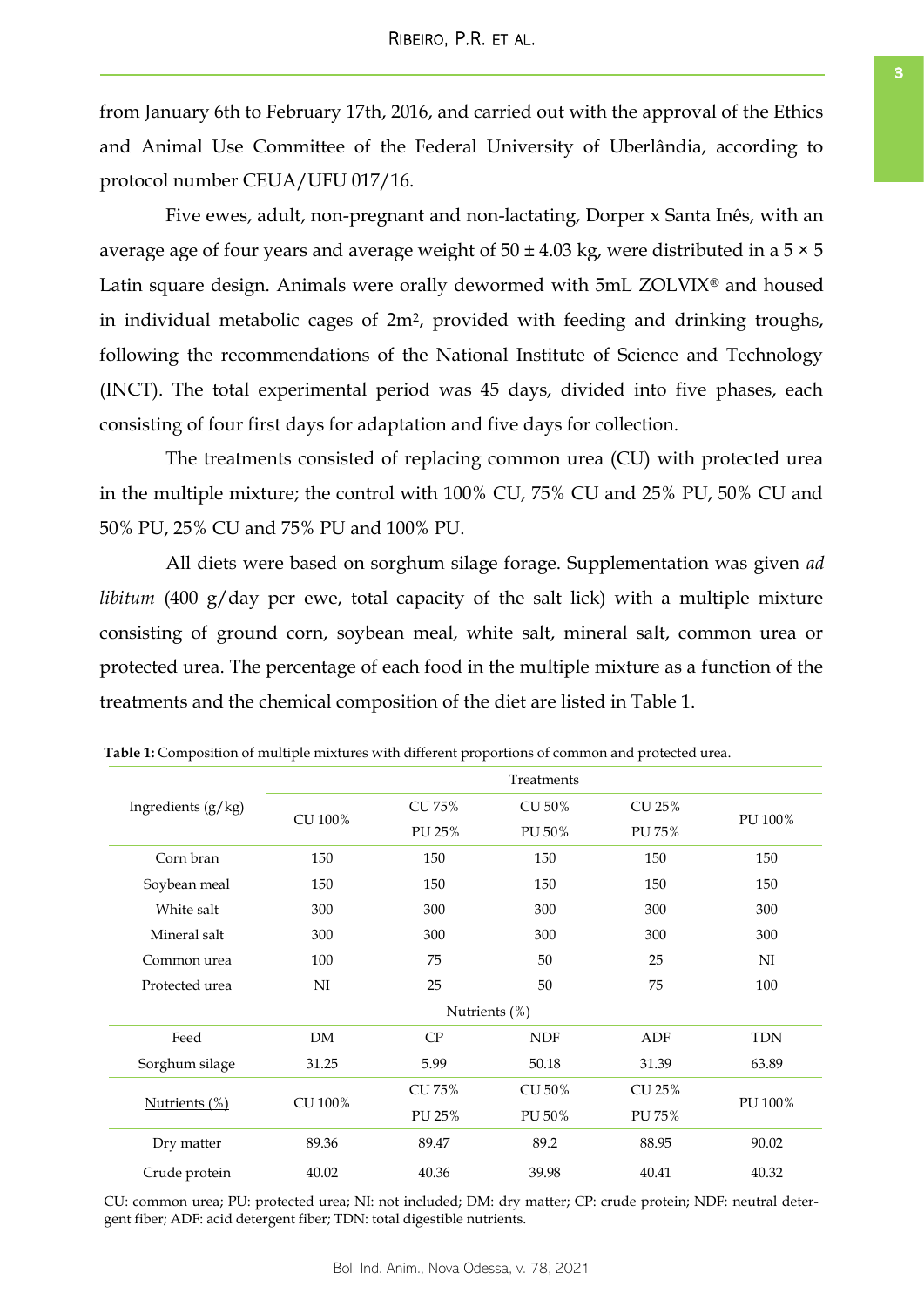Forage was supplied in two meals: at 08h00 and 16h00, and supplementation only at 8h00. At each new phase, animals were weighed to adjust the feed supply, being readjusted to keep approximately 10% leftovers in the trough.

Water was supplied every day in the morning, in plastic buckets, in the amount of six liters per animal, and the volume of water was measured through a two-liter plastic cylinder accurate to 20 mL. Water leftovers were measured daily through a plastic cylinder accurate to 20 mL. A six-liter reference bucket placed daily on a flat surface, away from the animals, was used to measure the amount of water lost by evaporation. The reference bucket was measured using a plastic cylinder accurate to 20 mL. The calculation of water consumption was made by the difference between what was offered, leftovers and evaporated.

Daily, in each experimental period, samples of the supplied feed and leftovers were weighed and stored in plastic bags at –20°C for further analysis.

Total feces retained in metabolic cages were collected daily for five days of each collection period. Total feces were weighed and sampled daily in each experimental period. Before storing the feces in plastic bags at –20°C for further analysis, the fecal score was assigned, according to Gomes et al. (2012), in which scale one (1) feces are dry and dull; on scale two (2) feces are normal; on scale three (3) feces are slightly softened; on scale four (4) feces are softened, with no shape and glued together (bunch of grapes); on scale five (5), feces are soft and without a normal shape (swine feces); and on scale six (6) feces are diarrheic.

Urine was sampled using buckets with screens to retain feces, which were collected in plastic trays. Urine volume was measured using plastic graduated cylinders, with a capacity of two liters and accurate to 20 mL. The volume excreted by each animal during 24 hours was quantified, where 20% daily total of all collecting buckets was sampled in each one of the five days of collection. After this period, the total amount sampled from each experimental unit was homogenized. Subsequently, these samples were filtered through disposable paper filters, stored in plastic bottles identified for each treatment, and freezer-stored at -15ºC for future analysis.

Urine density was measured using a portable Megabrix® (Fremont) hand refractometer with the aid of disposable pipettes, where 1 mL urine was transferred from the collecting bucket to the optometer prism. This procedure was performed under fluorescent light, always in the same position. Between the measurement of each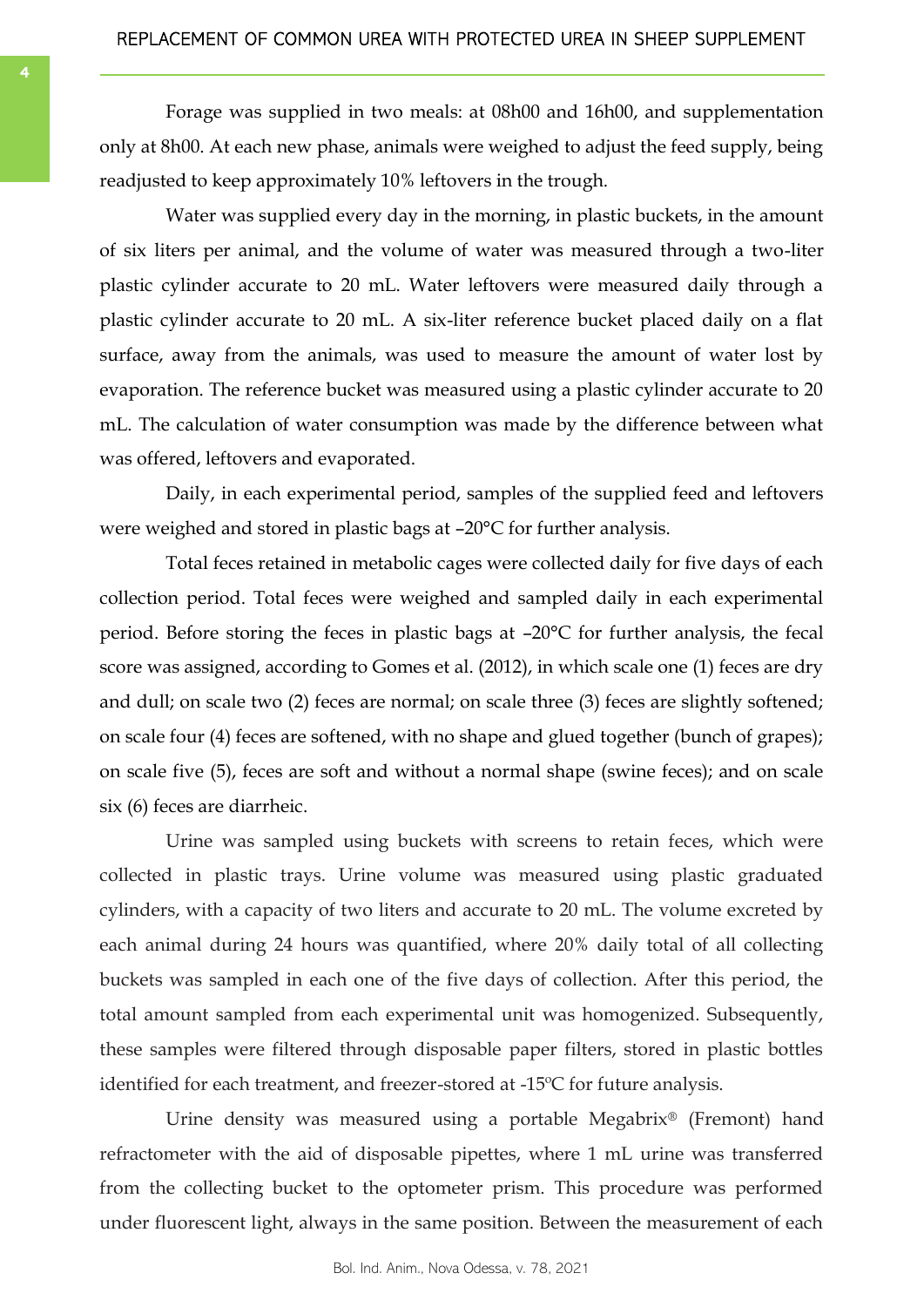sample, the refractometer was sanitized and dried with a paper towel so that there was no interference with the readings.

Samples of feed, leftovers and feces were pre-dried in a ventilated oven at 55ºC for 72 hours and crushed in a Wiley knife mill, to one-millimeter particles. Analysis of dry matter, mineral matter and crude protein were made according to AOAC (1990). The calculation of intake and apparent digestibility of dry matter was performed according to equations proposed by Maynard et al. (1984).

Blood samples were always taken before the first meal of the day, on the first three days of each experimental period. Blood samples were taken to measure glucose, by jugular venipuncture, in 4 mL tubes, containing sodium fluoride and EDTA anticoagulant. For biochemical evaluations of energy metabolites (cholesterol, triglycerides and glucose) and proteins (total proteins, albumin, creatinine and urea), blood was collected by venipuncture with the aid of a Vacutainer® and a 10 mL test tube without anticoagulant. Subsequently, blood samples were centrifuged for 10 minutes at 4,000 rpm, the plasma obtained was pipetted using an automatic pipette, and stored in properly identified Eppendorf tubes, stored in a freezer until analyses were carried out. Blood analyses were performed using commercial Labtest® kits, in a Bioplus® 2000 spectrophotometer.

The statistical model was:  $Y_{ijkl} = \mu + \tau_i + P_j + A_k + \varepsilon_{ijkl}$ 

In which:  $Y_{ijkl}$  = observation ijkl;  $\mu$  = overall mean;  $\tau_i$  = fixed effect of treatment i;  $P_j$  = random effect of period j;  $A_k$  = random effect of animal k  $i^{\epsilon_{ijkl}}$  = random error. Analysis of variance was applied considering 5% significance (p<0.05). When relevant for comparison between means, the SNK test at 5% significance was used (p<0.05). The fecal score variable, as it is a non-parametric variable, was evaluated by the Kruskal-Wallis test (1952) at a significance level of 5%. All analyses were run in SAS software.

### **RESULTS AND DISCUSSION**

There was no difference in daily dry matter intake as a function of : body weight; metabolite weight; water intake; protein and crude protein intake with partial or total replacement of common urea with protected urea in the supplement (P>0.05) [\(Table 2\)](#page-5-0).

The use of protected urea to replace common urea proposes the slow release of nitrogen compounds, increased synergism with a fiber carbohydrate degradation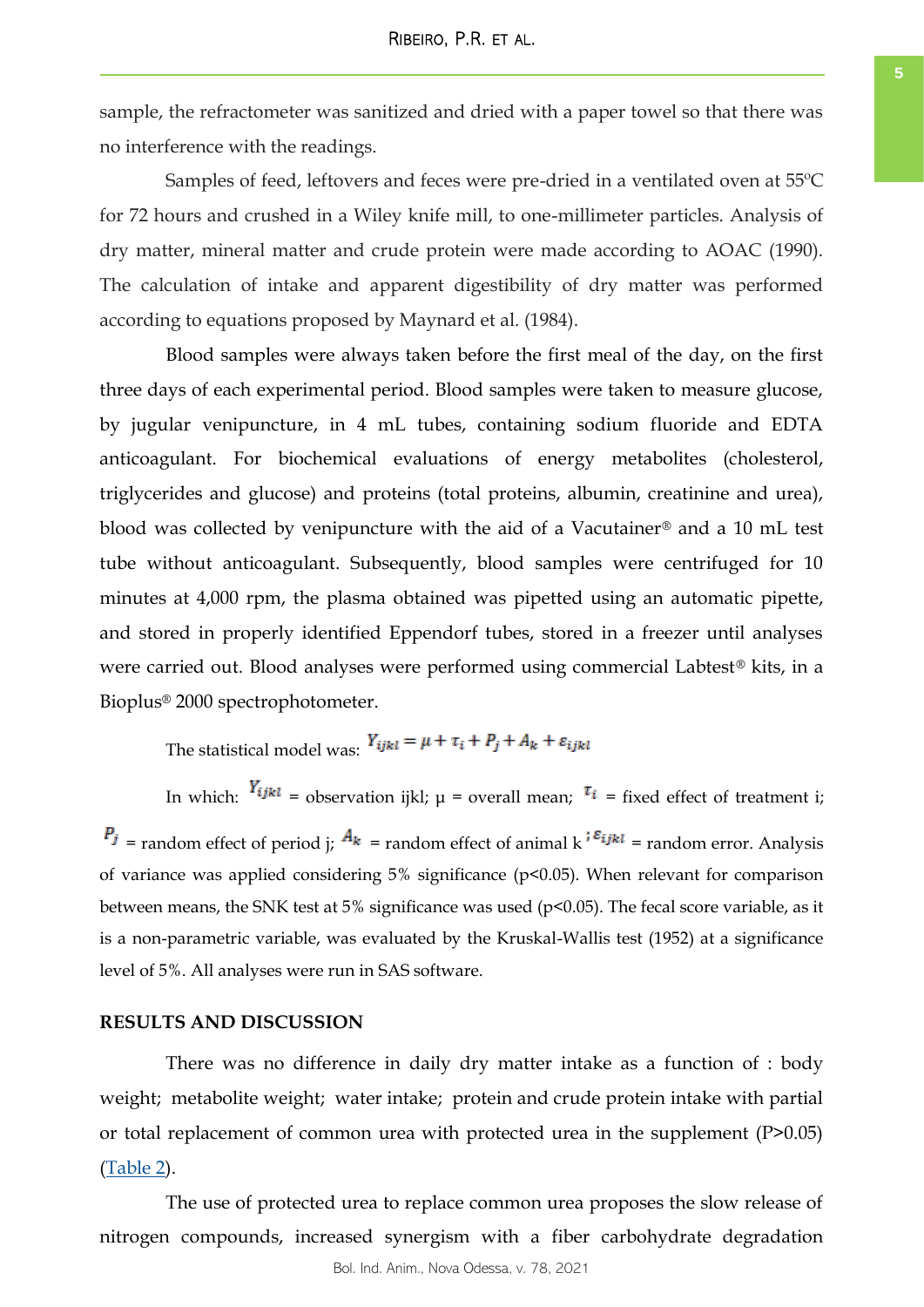<span id="page-5-0"></span>profile and greater microbial protein production, reducing feed conversion, dry matter and crude protein intake (SALAMI et al., 2021). However, the multiple supplement was composed of a source of true protein, the soybean meal ([Table 1\)](#page-2-0) (VALADARES FILHO, 2018), contributing to the maintenance of protein intake and microbial protein production, not modifying the intake of dry matter, protein and crude protein when the common urea is replaced with protected urea.

**Table 2:** Nutrient intake and nutrient digestibility of sheep subjected to replacement of common urea with protected urea in the supplement.

|                       |                   | Treatments      |                |                |            |         |           |                     |
|-----------------------|-------------------|-----------------|----------------|----------------|------------|---------|-----------|---------------------|
| Item                  | 100%<br><b>CU</b> | 75%CU<br>25% PU | 50%CU<br>50%PU | 25%CU<br>75%PU | 100%<br>PU | P-value | <b>OM</b> | <b>CV</b><br>$(\%)$ |
| DMI (Kg/day)          | 0.890             | 0.860           | 0.860          | 0.900          | 0.900      | 0.8721  | 0.880     | 7.79                |
| DMIBW $(\%)$          | 1.85              | 1.85            | 1.81           | 1.89           | 1.93       | 0.8563  | 1.87      | 7.64                |
| DMIMW $(g/Kg^{0.75})$ | 48.76             | 48.35           | 47.65          | 49.54          | 50.26      | 0.8436  | 48.91     | 7.40                |
| IH2O / DMI $(L/Kg)$   | 1.350             | 0.890           | 0.690          | 0.920          | 0.950      | 0.3614  | 0.960     | 49.85               |
| PI(g/day)             | 0.250             | 0.231           | 0.227          | 0.225          | 0.237      | 0.2587  | 0.234     | 16.05               |
| DMD/PI(g/g)           | 3.75              | 3.82            | 4.02           | 4.20           | 3.97       | 0.4521  | 3.93      | 21.49               |
| CPB (g/day)           | 64.68             | 63.88           | 67.11          | 70.27          | 63.92      | 0.3621  | 65.97     | 10.68               |
| DMD(%)                | 45.31             | 46.39           | 44.11          | 48.32          | 49.57      | 0.1274  | 46.74     | 0.87                |

DMI: dry matter intake; DMIBW: dry matter intake according to body weight (%); DMIMW: dry matter intake according to metabolic weight; IH2O /DMI: water intake according to dry matter intake; PI: protein intake; CMS/PI: dry matter intake according to protein intake; DMD: dry matter digestibility; CPB: crude protein intake; OM: overall mean; CV: coefficient of variation.

The mean dry matter intake was within the recommended by the NRC (2007), between 1.83 to 1.93% body weight. Likewise, the crude protein intake was within the recommendations of the NRC (2007), around 63 to 69g per day for sheep maintenance. The maintenance of nutrient intake demonstrates that the diets met the nutritional requirements of the ewes.

Dry matter digestibility was maintained with the replacement of common urea with protected urea in the supplement (P>0.05) (Table 2). Due to the slow release of ammonia in the rumen environment, the addition of protected urea allows better use of nitrogen for growth by ruminal microorganisms, increasing nutrient digestibility (JIN et al., 2018). Although the sheep diet was based on sorghum silage, a source of fiber carbohydrates with a slow degradation rate (SANTINI et al., 2020), the use of soybean meal in the supplement, in addition to contributing to the maintenance of intake, also favored the maintenance of digestibility, therefore, was a source of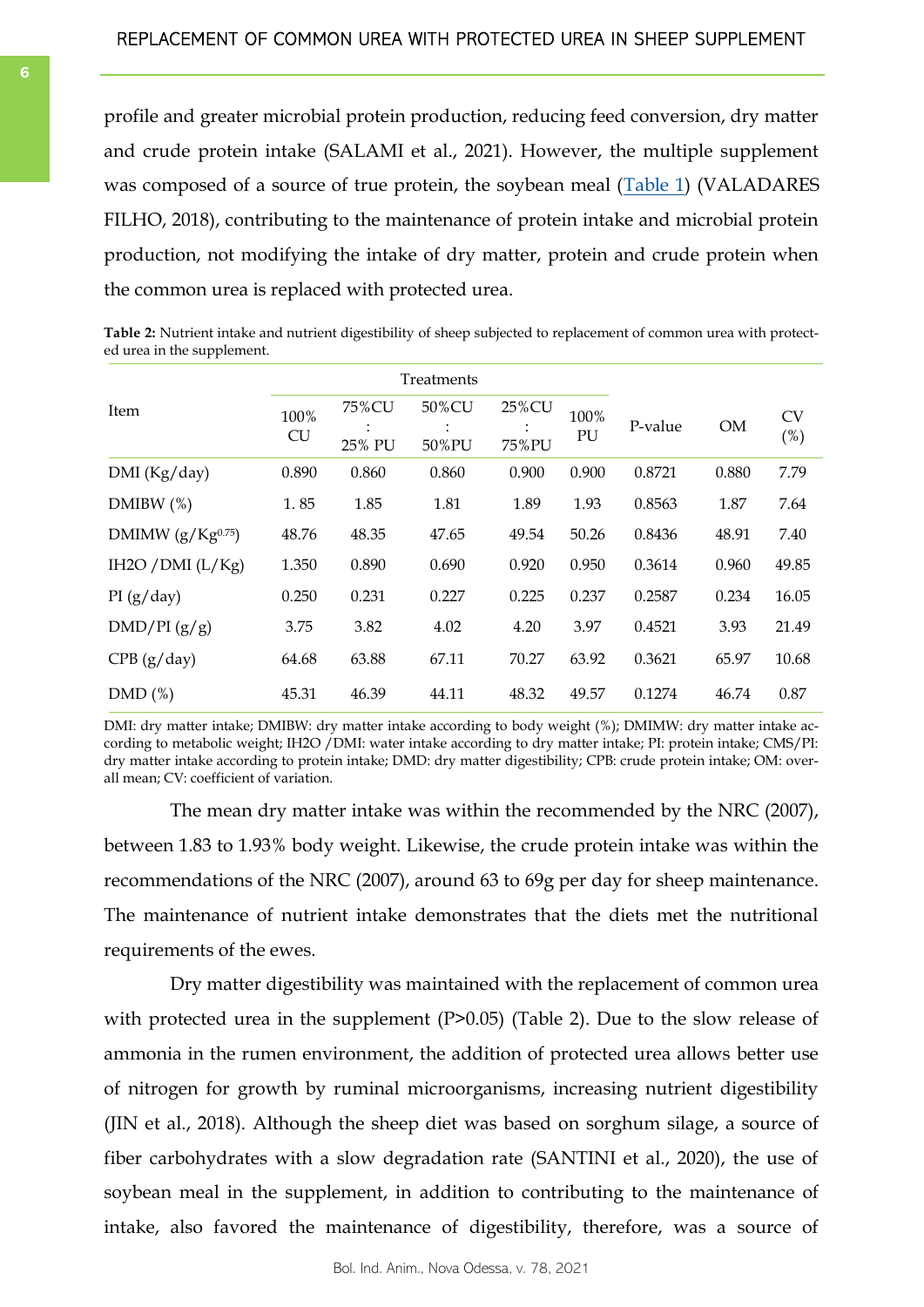nitrogen for the maintenance of microbial growth even with the total use of common urea, without relation to total or partial replacement with protected urea.

Partial or total replacement of common urea with protected urea in the supplement did not change the water intake (P>0.05) (Table 3). According to Forbes (1968), in relation to dry matter intake, the predicted mean water intake would be between 2.15 to 2.66 liters per day, 34% higher than observed (Table 3). It is important to point out that the animals were ingesting sorghum silage, which is characterized by being a wet bulky and, therefore, presenting a high percentage of water in its composition, which causes the animal water intake to be reduced, since they are already ingesting water through food. Added to this factor, we emphasize that the equation proposed by Forbes (1968) recommended in the NRC (2007) does not describe the reality of tropical food and environmental conditions.

Urinary parameters of volume and density, as well as fecal parameters did not change (P>0.05) with the partial or total replacement of common urea with protected urea in sheep supplement (Table 3). Values of urine volume and density were within normal limits, according to Reece (2008) and Hendrix (2005), between 100 and 400 mL per 10 kg body weight, and between 1,020 and 1,040 g/mL, respectively. These values reinforce that water intake was at adequate levels, providing urine dilution, and the need to adapt the equations to the environment and tropical foods.

| Item        | 100%<br><b>CU</b> | 75%CU:25%<br>PU | 50%CU:<br>50%PU | 25%CU:<br>75%PU | 100%<br>PU | P-value | <b>OM</b> | CV(%) |
|-------------|-------------------|-----------------|-----------------|-----------------|------------|---------|-----------|-------|
| $IH_2O(L)$  | 1.04              | 1.45            | 1.54            | 1.78            | 1.19       | 0.7851  | 1.40      | 44.68 |
| V.Urine (L) | 1.66              | 1.99            | 2.17            | 2.54            | 1.88       | 0.3678  | 2.05      | 21.26 |
| D. Urine    | 1.0194            | 1.0196          | 1.0180          | 1.0150          | 1.0170     | 0.1012  | 1.017     | 0.39  |
| FNM(Kg)     | 1.45              | 1.47            | 1.49            | 1.30            | 1.59       | 0.1568  | 1.46      | 14.97 |
| <b>FS</b>   | 2.48              | 2.72            | 2.24            | 2.04            | 2.64       | 0.3987  | 2.42      | 20.75 |
| FDM $(\%)$  | 48.06             | 45.20           | 47.44           | 45.45           | 45.39      | 0.1247  | 46.31     | 7.24  |
| FWDM(g)     | 707.80            | 656.77          | 709.39          | 594.94          | 748.99     | 0.5410  | 683.5     | 20.98 |

**Table 3:** Urinary and fecal parameters of sheep subjected to replacement of common urea with protected urea in the supplement.

IH2O: water intake; V: volume; D: density; FNM: feces in natural matter; FS: fecal score; FDM: fecal dry matter; FWDM: feces weight in dry matter; OM: overall mean; CV: coefficient of variation.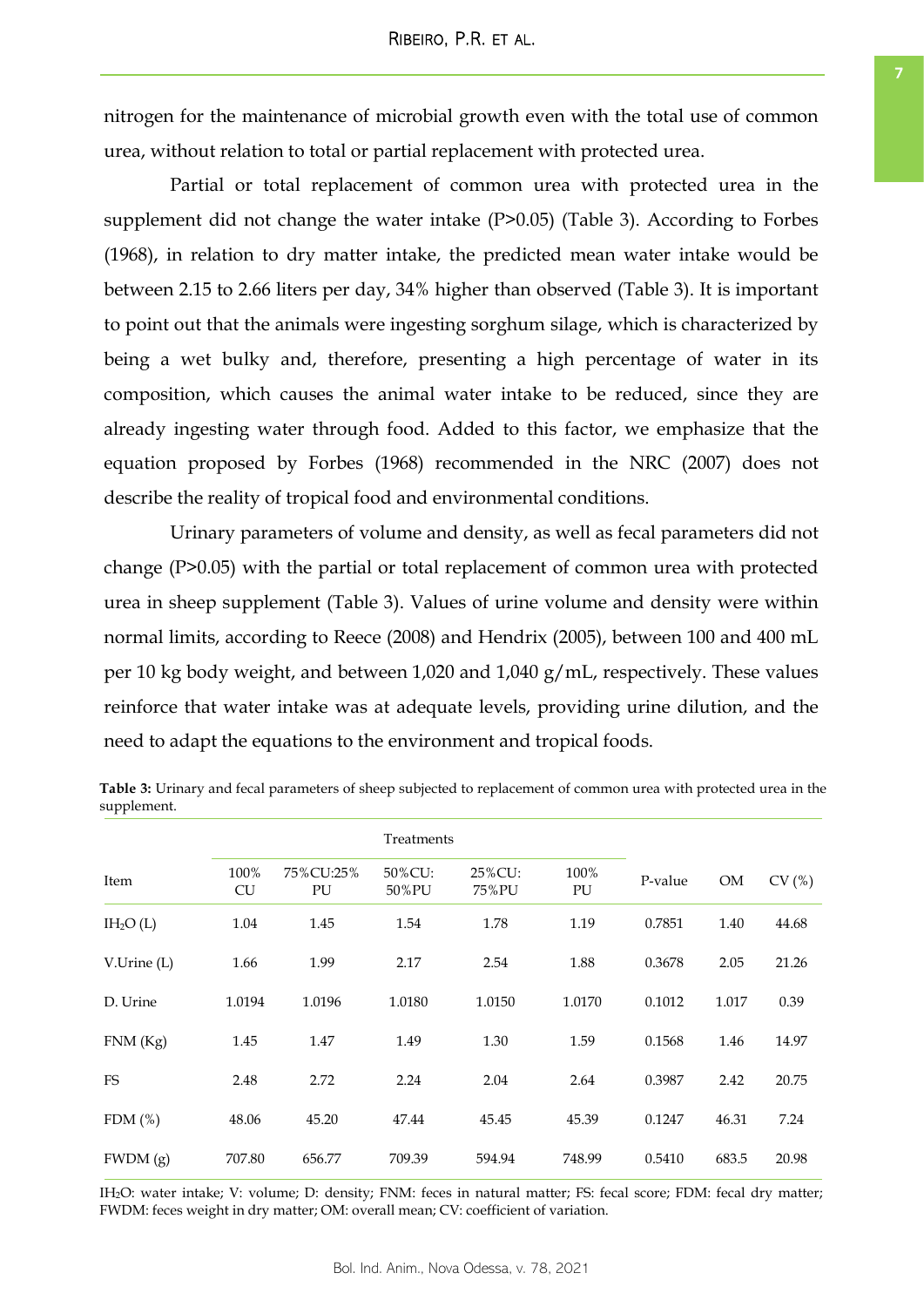The mean fecal score was close to normal, according to Gomes et al. (2012). There was no difference in fecal output in natural matter and in dry matter, as dry matter intake and digestibility were similar regardless of the replacement of common urea with protected urea in the supplement.

For the fecal dry matter (FDM), the values were above those found for sheep by Silva et al. (2020) of 35.95% with the use of extruded feed. The increase in the percentage of dry matter in feces is related to lower water intake in diets with sorghum silage, moist food, when compared to extruded diets, dry food.

Regarding metabolites, the replacement of common urea with protected urea in the supplement did not change protein metabolism (P>0.05) (Table 4). Varlyakov et al. (2015) demonstrated that the supply of protected urea can increase circulating albumin, urea and total protein concentrations in one-year-old lambs. Protein metabolites are indicative of dietary protein intake, that is, with the use of common urea or partial or total replacement with protected urea, they promoted the same protein intake in sheep, remaining within the recommended range for the species, according to Silva et al. (2020).

|                        | Treatments         |                 |                    |                    |                    |         |           |                  |             |
|------------------------|--------------------|-----------------|--------------------|--------------------|--------------------|---------|-----------|------------------|-------------|
| Item                   | 100%<br><b>CU</b>  | 75%CU:25%<br>PU | 50%CU:<br>50%PU    | 25%CU:<br>75%PU    | 100%<br>PU         | P-value | <b>OM</b> | <b>CV</b><br>(%) | $RF^*$      |
| Glucose (mg/<br>dL     | 55.60 <sup>b</sup> | 64.40a          | 53.20 <sup>b</sup> | 51.80 <sup>b</sup> | 50.00 <sup>b</sup> | 0.0241  | 55.00     | 9.25             | 30-94       |
| Urea<br>(mg/dL)        | 27.48              | 34.99           | 32.84              | 39.51              | 33.40              | 0.6589  | 33.64     | 20.23            | 10-92       |
| TP<br>(mg/dL)          | 5.37               | 8.68            | 7.57               | 8.04               | 8.78               | 0.5024  | 7.69      | 25.17            | 3.1-10.7    |
| Albumin<br>(g/dL)      | 1.55               | 1.78            | 2.10               | 1.60               | 1.88               | 0.2589  | 1.78      | 28.37            | 1.1-5.2     |
| Creatinine<br>(mg/dL)  | 1.01               | 1.01            | 1.08               | 1.07               | 1.06               | 0.4764  | 1.05      | 27.84            | $0.4 - 1.7$ |
| Uric acid (mg/<br>dL   | 0.31               | 0.82            | 0.28               | 0.28               | 0.43               | 0.3314  | 0.33      | 48.12            | $0-1.7$     |
| Trigly.<br>(mg/dL)     | 21.43              | 22.00           | 18.23              | 21.59              | 19.73              | 0.1924  | 20.59     | 19.95            | $5 - 71$    |
| Cholesterol<br>(mg/dL) | 40.63              | 35.16           | 47.16              | 48.96              | 47.13              | 0.4278  | 43.01     | 28.30            | 14-126      |

**Table 4:** Energy and protein metabolites in sheep with replacement of common urea with protected urea in the supplement.

Different letters in the same row indicate significant differences by SNK test at 5% level of significance. TP: total protein; Trigly: Triglycerides; OM: overall mean; CV: coefficient of variation. \* Valores de referência por Silva et al. (2020).

For energy metabolites, partial or total replacement of common urea with protected urea did not change serum cholesterol or triglyceride levels (P>0.05) (Table 4). Cholesterol and triglycerides are indicators of circulating lipid levels and storage of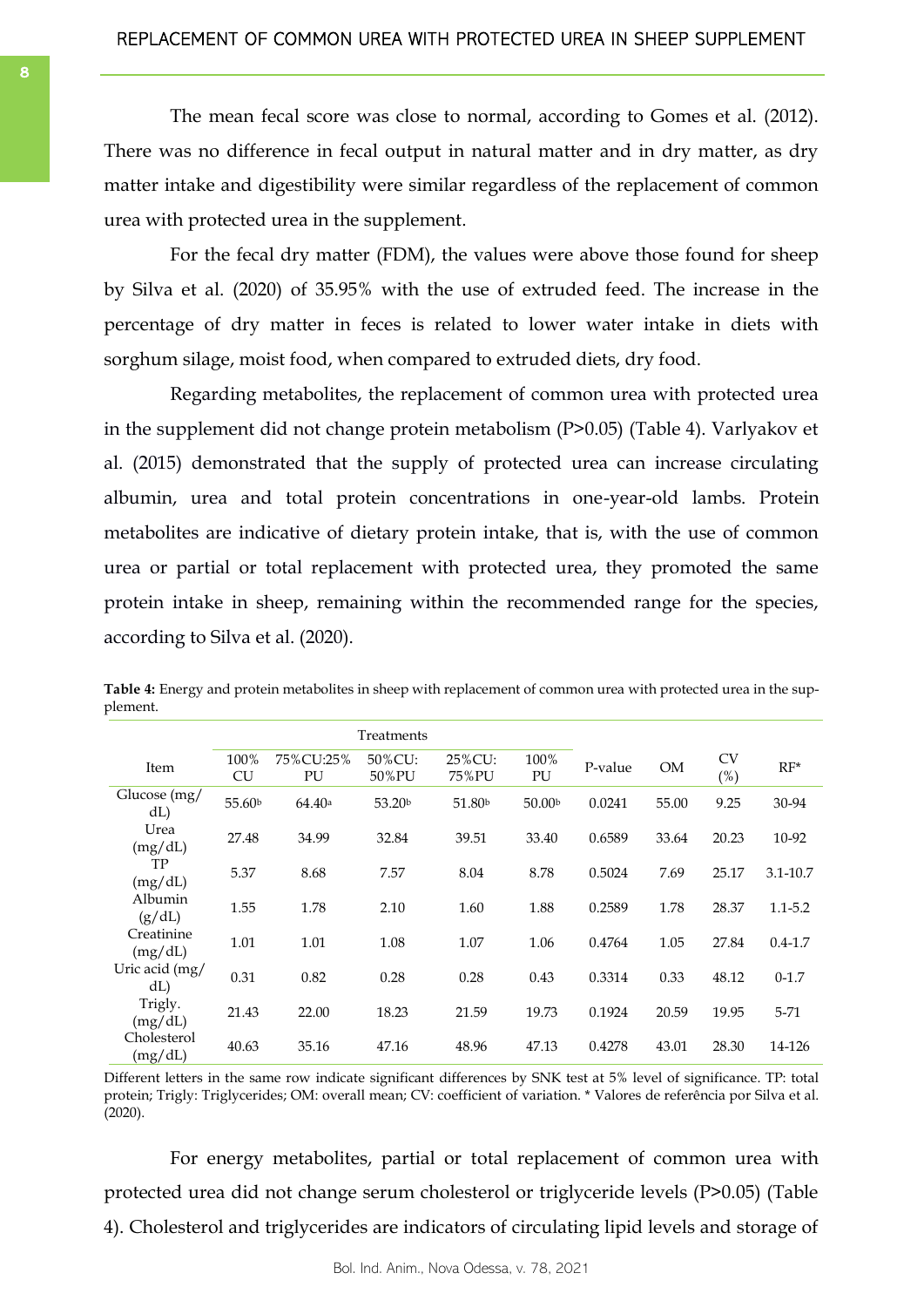fatty acids in the adipose tissue that constitute energy reserves (KANEKO et al., 2008). Therefore, when meeting the nutritional requirements with dry matter intake within the recommended range, there was no need to mobilize reserves and change serum levels of cholesterol and triglycerides, these parameters being within the recommended range for the species, according to Silva et al. (2002).

There was a statistical difference (P<0.05) for glycemia, with the use of 75% of common urea and 25% protected urea being superior (64.40 mmol/L) to the other treatments in relation to the glycemic contribution of the animals. According to Wattiaux and Armentano (2015), most propionate is converted into glucose in the liver. But the liver can also use amino acids for glucose synthesis. Probably the other treatments were not efficient in the energy: protein ratio in the short term such as 75% CU and 25% PU, reducing the production of microbial protein, and thus, the source of amino acids for glucose synthesis.

# **CONCLUSION**

The replacement of common urea with protected urea in different proportions of the supplement does not change the intake and digestibility of nutrients, and protein metabolites. However, the use of 75% common urea and 25% protected urea increases the blood glucose level. Therefore, there are no benefits of partial or total replacement of common urea with protected urea in sheep supplementation.

## **REFERENCES**

- ABO-DONIA, F. M.; ELGAML, N. B.; EL-SHORA, M. A.; RIAD, W. A. E.; EL-HAMADY, W. A. M. Effect of combined lactic acid bacteria at the ensiling of rice straw with whey or molasses plus urea on degradability, palatability, digestibility, and nutritive values. **Asian-Australasian Journal of Animal Sciences**, 2021. <https://doi.org/10.5713/ab.20.0730>
- ASSOCIATION OF OFFICIAL ANALYTICAL CHEMISTS AOAC. **Official methods of analysis**. 15.ed. Washington: AOAC, 1990.
- FORBES, J. M. The water intake of ewes. **British Journal of Nutrition**, v. 22, p. 33-43, 1968.<https://doi.org/10.1079/BJN19680006>
- GABRIEL, O. S.; FAJEMISIN, A. N. Effect of urea-molasses multinutrients block supplementation on nutrients, anti-nutrients intake and weight gain of wad goats fed cassava peels. **Journal of Animal Production Research**, v. 31, p. 128-138, 2019.
- GERON, L. J. V.; AGUIAR, S. C.; CARVALHO, J. T. H.; JUFFO, G. D.; SILVA, A. P.; SOUSA NETO, E. L.; PAULA, E. J. H. Effect of slow release urea in sheep feed on intake, nutrient digestibility, and ruminal parameters. **Semina: Ciências Agrárias**,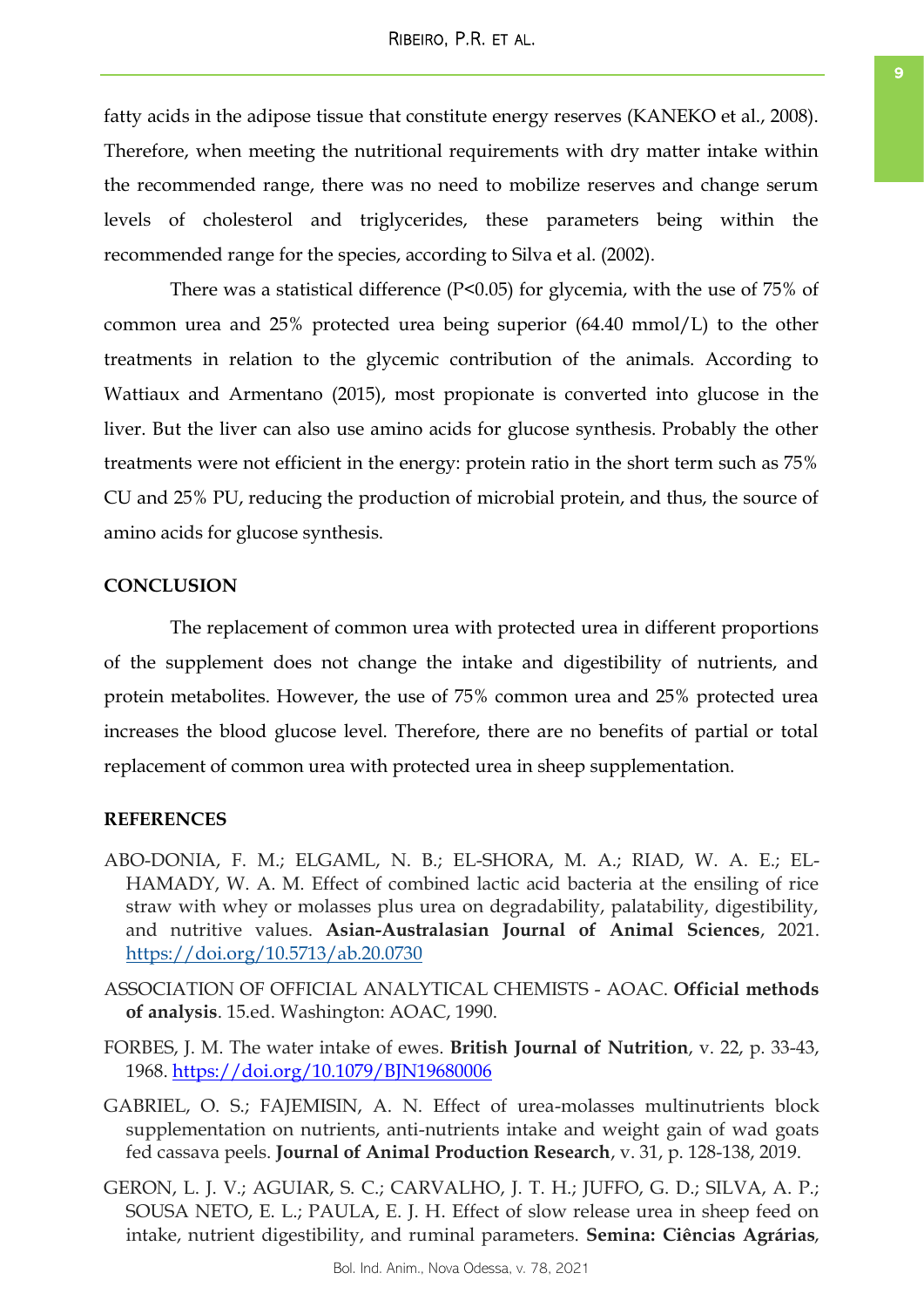- v. 37, p. 2793-2805, 2016.<https://doi.org/10.5433/1679-0359.2016v37n4Supl1p2793>
- GOMES, S. P.; BORGES, A. L. C. C.; BORGES, I.; JÚNIOR, G. D. L. M.; SILVA, A. G. M.; PANCOTI, C. G. Efeito do tamanho de partícula do volumoso e da frequência de alimentação sobre o consumo e a digestibilidade em ovinos. **Revista Brasileira de Saúde e Produção Animal**, América do Norte, 13, mar. 2012. [https://](https://doi.org/10.1590/S1519-99402012000100012) [doi.org/10.1590/S1519-99402012000100012](https://doi.org/10.1590/S1519-99402012000100012)
- GUNUN, N.; WANAPAT, M.; GUNUN, P.; CHERDTHONG, A.; KHEJORNSART, P.; KANG, S. Effect of treating sugarcane bagasse with urea and calcium hydroxide on feed intake, digestibility, and rumen fermentation in beef cattle. **Tropical animal health and production**, v. 48, n. 6, p. 1123-1128, 2016. [https://doi.org/10.1007/](https://doi.org/10.1007/s11250-016-1061-2) [s11250-016-1061-2](https://doi.org/10.1007/s11250-016-1061-2)
- HENDRIX, CHARLES M. **Procedimentos laboratoriais para técnicos veterinários**. Editora Roca, 2005.
- JIN, D.; ZHAO, S.; ZHENG, N., BECKERS, Y.; WANG, J. Urea metabolism and regulation by rumen bacterial urease in ruminants–a review. **Annals of Animal Science**, v. 18, p. 303, 2018. <https://doi.org/10.1515/aoas-2017-0028>
- KANEKO, J.J.; HARVEY, J.W.; BRUSS, M.L. (eds.) **Clinical biochemistry of domestic animals**. 6th ed. New York: Academic Press, 2008.
- KRUSKAL, W. H.; WALLIS, W. A. Use of ranks in one-criterion variance analysis. **Journal of the American statistical Association**, v. 47, n. 260, p. 583-621, 1952. [https://doi.org/10.1080/01621459.1952.10483441](https://doi.org/10.1080/01621459.1952.10483441 )
- LI, W.; CHENG, P.; ZHANG, J. B.; ZHAO, L. M.; MA, Y. B.; DING, K. Synergism of microorganisms and enzymes in solid-state fermentation of animal feed. A review. **Journal of Animal and Feed Sciences**, v. 30, p. 3-10, 2021. [https://](https://doi.org/10.22358/jafs/133151/2021) [doi.org/10.22358/jafs/133151/2021](https://doi.org/10.22358/jafs/133151/2021)
- MAYNARD, L. A.; LOOSLI, J. K.; HINTZ, H. F.; WARNER, R. G. **Nutrição animal**. 3. ed. Rio de Janeiro: F. Bastos. 1984.
- NATIONAL RESEARCH COUNCIL NRC. **Nutrient requirements of sheep**. 6.ed. Washington, D.C.: National Academy Press, 1985. 99p.
- REECE, WILLIAM O. **Anatomia funcional e fisiologia dos animais domésticos**. Editora Roca, 2008.
- SALAMI, S. A.; MORAN, C. A.; WARREN, H. E.; TAYLOR-PICKARD, J. A Meta-Analysis of the Effects of Slow-Release Urea Supplementation on the Performance of Beef Cattle. **Animals**, v. 10, p. 657, 2020. <https://doi.org/10.3390/ani10040657>
- SALAMI, S. A.; MORAN, C. A.; WARREN, H. E.; TAYLOR-PICKARD, J. Metaanalysis and sustainability of feeding slow-release urea in dairy production. **Plos one**, v. 16, 2021.<https://doi.org/10.1371/journal.pone.0246922>
- SANTIN, T. P.; FRIGERI, K. D. M.; AGOSTINI, A.; SILVA, H. R.; FRIGERI, K. D. M.; KALLES, N. Z.; DIAS, A. M. Características fermentativas e composição química da silagem de sorgo (Sorghum bicolor) com uso de aditivos absorventes. **Brazilian Journal of Development**, v. 6, p. 54931-54943, 2020. [https://doi.org/10.34117/](https://doi.org/10.34117/bjdv6n8-057) [bjdv6n8-057](https://doi.org/10.34117/bjdv6n8-057)